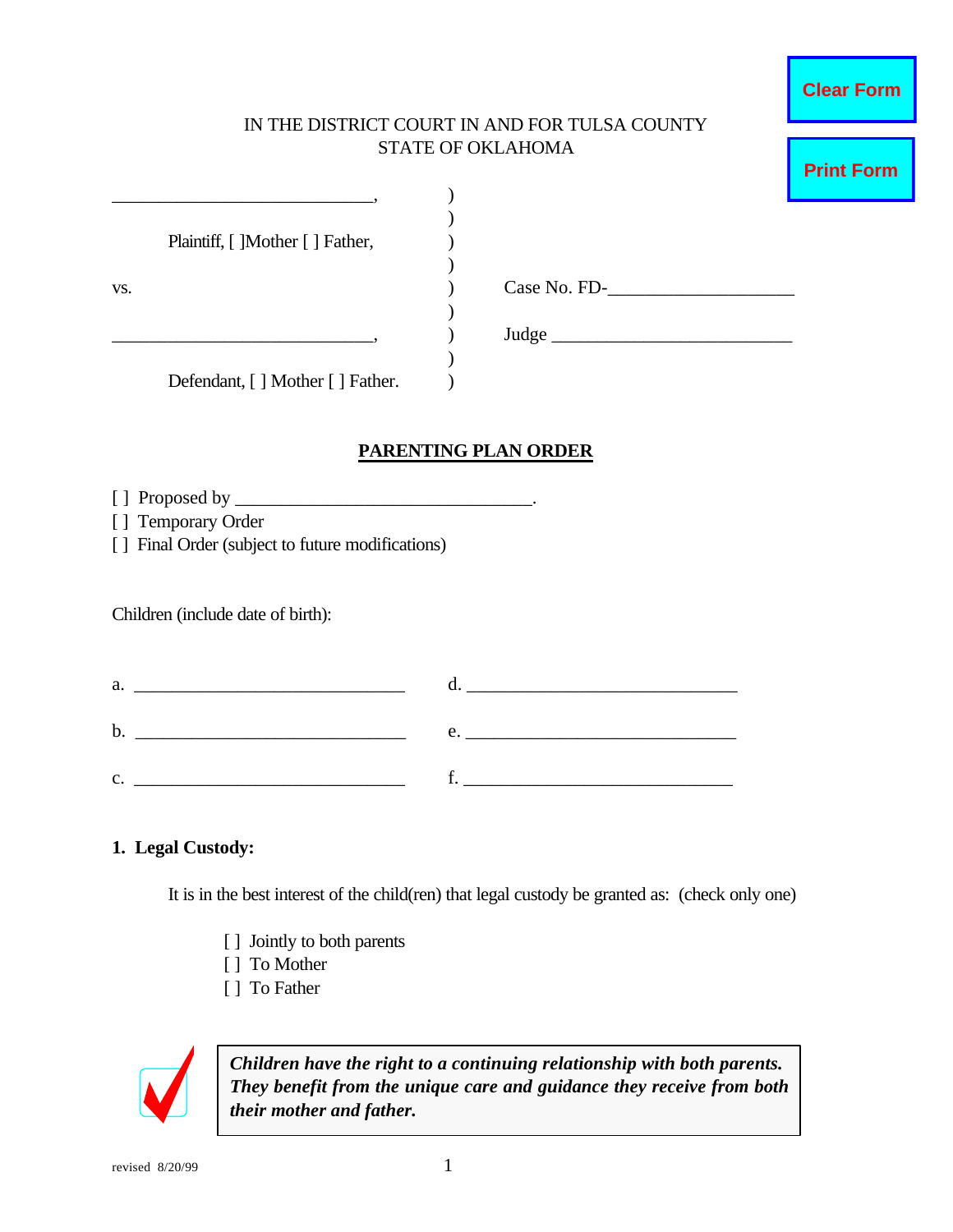### **2. Decision Making:**

Decisions regarding care and control, education, health and religion of the child(ren) shall be as follows:

- [ ] Joint by both parents.
- [ ] Mother will make final decisions.
- [ ] Father will make final decisions.

### **3. Time Sharing with Child(ren):**

a. **Weekdays** - The child(ren) will be with Mother or Father (circle one) during the week, except when with the other parent from:

(day/time) (day/time)

\_\_\_\_\_\_\_\_\_\_\_\_\_\_\_\_\_\_\_\_ to \_\_\_\_\_\_\_\_\_\_\_\_\_\_\_\_\_\_\_\_\_\_\_\_\_\_\_.

b. **Weekends** –

[] The child(ren)'s weekends will alternate between Mother and Father

OR

 $\lceil \; \rceil$  Other:  $\lceil \; \rceil$ 



 $\overline{\phantom{a}}$  , and the contribution of the contribution of the contribution of  $\overline{\phantom{a}}$ 

# c. **Holidays** -

- [ ] Easter: [ ] Split [ ] Alternate yearly Beginning \_\_\_\_\_\_\_\_\_\_\_\_\_\_\_\_\_\_\_\_\_\_, ending \_\_\_\_\_\_\_\_\_\_\_\_\_\_\_\_\_\_\_\_\_\_\_\_\_\_\_\_\_\_\_ The child/children shall be with [ ] Mother [ ] Father beginning in \_\_\_\_\_.
- [ ] Memorial Day: [ ] Split [ ] Alternate yearly Beginning \_\_\_\_\_\_\_\_\_\_\_\_\_\_\_\_\_\_\_\_\_\_, ending \_\_\_\_\_\_\_\_\_\_\_\_\_\_\_\_\_\_\_\_\_\_\_\_\_\_\_\_\_\_\_ The child/children shall be with [ ] Mother [ ] Father beginning in \_\_\_\_\_\_.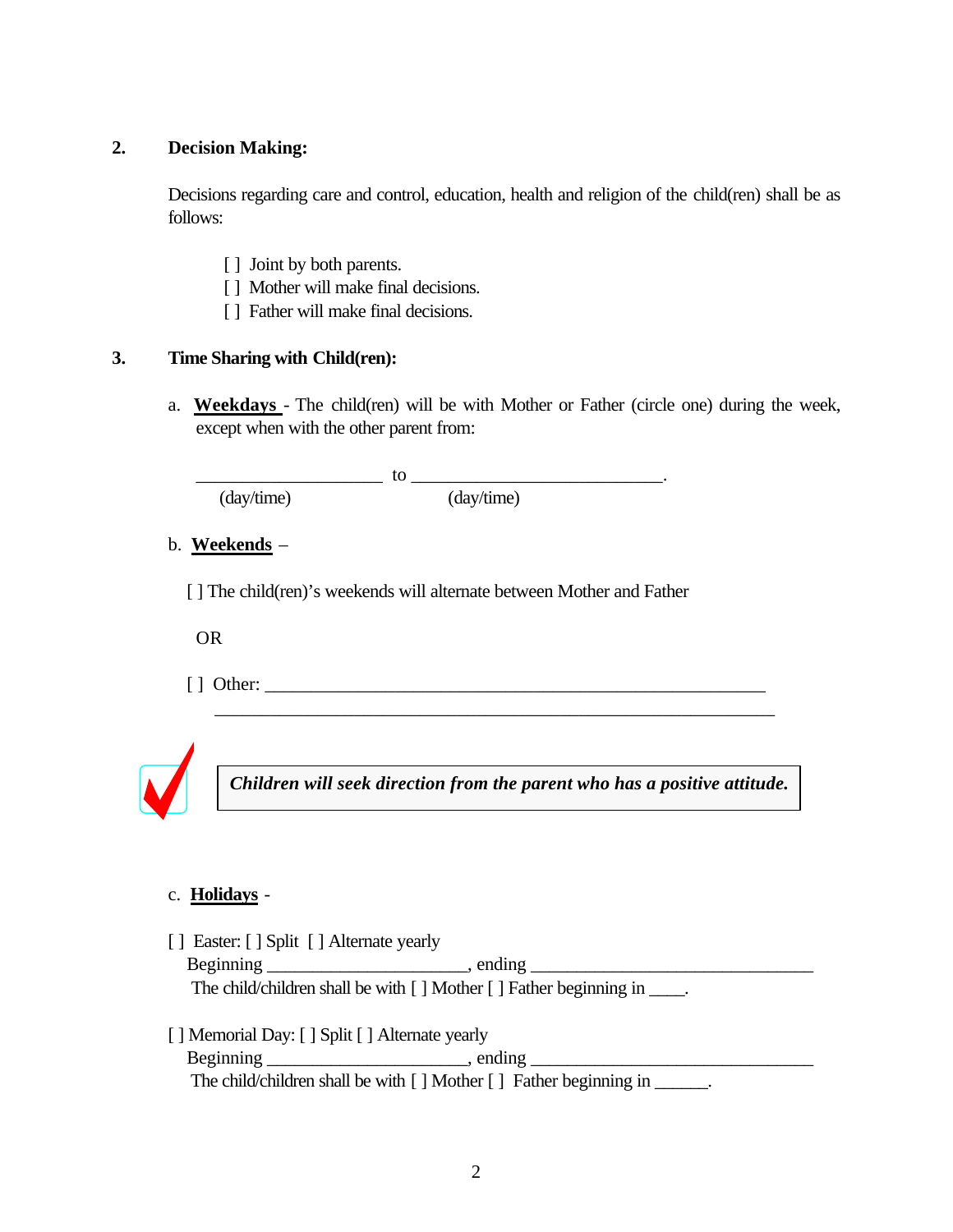| [] Mother's Day to Mother:                                                |                                                                                  |
|---------------------------------------------------------------------------|----------------------------------------------------------------------------------|
|                                                                           |                                                                                  |
| [] Father's Day to Father:                                                |                                                                                  |
|                                                                           |                                                                                  |
|                                                                           |                                                                                  |
| [] July 4th: [] Split [] Alternate yearly                                 |                                                                                  |
|                                                                           |                                                                                  |
| The child/children shall be with [] Mother [] Father beginning in _____.  |                                                                                  |
| [] Labor Day: [] Split [] Alternate yearly                                |                                                                                  |
|                                                                           |                                                                                  |
| The child/children shall be with [] Mother [] Father beginning in ______. |                                                                                  |
|                                                                           |                                                                                  |
| [] Halloween: [] Split [] Alternate yearly                                |                                                                                  |
| The child/children shall be with [] Mother [] Father beginning in _____.  |                                                                                  |
|                                                                           |                                                                                  |
| [] Thanksgiving: [] Split [] Alternate yearly                             |                                                                                  |
|                                                                           |                                                                                  |
| The child/children shall be with [] Mother [] Father beginning in _____.  |                                                                                  |
|                                                                           |                                                                                  |
| [] Christmas Eve: [] Split [] Alternate yearly                            |                                                                                  |
| The child/children shall be with [] Mother [] Father beginning in _____.  |                                                                                  |
|                                                                           |                                                                                  |
| [] Christmas Day: [] Split [] Alternate yearly                            |                                                                                  |
|                                                                           |                                                                                  |
| The child/children shall be with [] Mother [] Father beginning in _____.  |                                                                                  |
| [] Other days of Winter vacation: [] Split [] Alternate yearly            |                                                                                  |
|                                                                           |                                                                                  |
| The child/children shall be with [] Mother [] Father beginning in _____.  |                                                                                  |
|                                                                           |                                                                                  |
| [ ] Child(ren)'s Birthday(s): [ ] Split [ ] Alternate yearly              |                                                                                  |
|                                                                           |                                                                                  |
| The child/children shall be with [] Mother [] Father beginning in _____.  |                                                                                  |
| [] Parents' Birthdays:                                                    |                                                                                  |
| The children shall be with each parent on his/her birthday each year.     |                                                                                  |
|                                                                           | For Mother's birthday - beginning ______________, ending _______________________ |
|                                                                           | For Father's birthday - beginning _____________, ending ________________________ |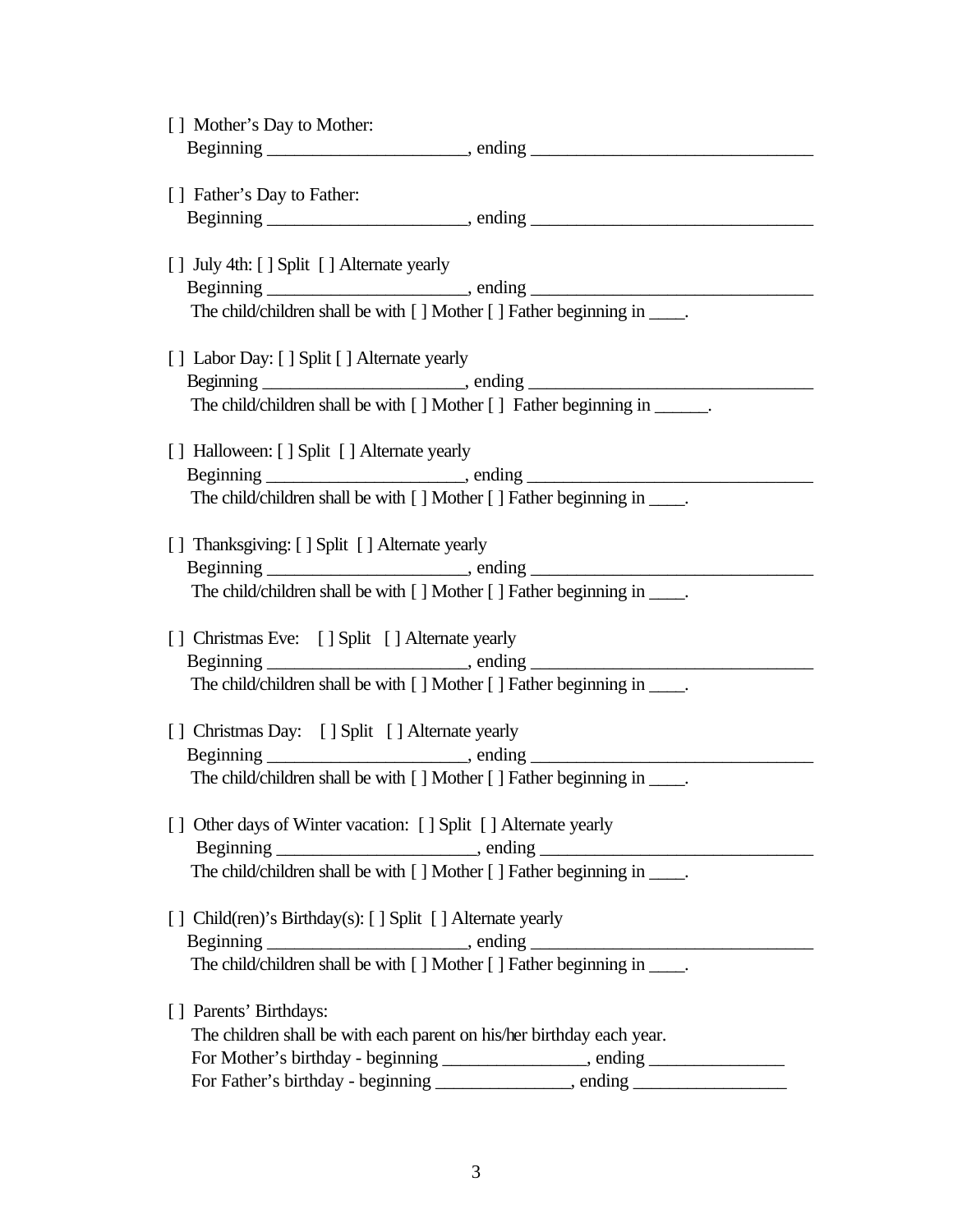| [] Spring Break: [] Split [] Alternate yearly                                |  |  |  |  |
|------------------------------------------------------------------------------|--|--|--|--|
|                                                                              |  |  |  |  |
| The child/children shall be with [] Mother [] Father beginning in _____.     |  |  |  |  |
|                                                                              |  |  |  |  |
|                                                                              |  |  |  |  |
| [ ] Fall Break: [ ] Split [ ] Alternate yearly                               |  |  |  |  |
|                                                                              |  |  |  |  |
| The child/children shall be with [] Mother [] Father beginning in _____.     |  |  |  |  |
|                                                                              |  |  |  |  |
| [] School recess which occurs on Monday, or Thursday and/or Friday shall be: |  |  |  |  |
| [] Attached to weekend plan                                                  |  |  |  |  |
| <b>OR</b>                                                                    |  |  |  |  |
|                                                                              |  |  |  |  |
|                                                                              |  |  |  |  |
| [ ] Split [ ] Alternate yearly                                               |  |  |  |  |
|                                                                              |  |  |  |  |
| The child/children shall be with [] Mother [] Father beginning in _____.     |  |  |  |  |
|                                                                              |  |  |  |  |
|                                                                              |  |  |  |  |
| [ ] Split [ ] Alternate yearly                                               |  |  |  |  |
|                                                                              |  |  |  |  |
| The child/children shall be with [] Mother [] Father beginning in _____.     |  |  |  |  |
|                                                                              |  |  |  |  |
|                                                                              |  |  |  |  |
| [ ] Split [ ] Alternate yearly                                               |  |  |  |  |
|                                                                              |  |  |  |  |
| The child/children shall be with [] Mother [] Father beginning in _____.     |  |  |  |  |
|                                                                              |  |  |  |  |
| [] Other Holidays:                                                           |  |  |  |  |
| [ ] Split [ ] Alternate yearly                                               |  |  |  |  |
| Beginning<br>$\overline{\phantom{a}}$ , ending                               |  |  |  |  |
| The child/children shall be with [] Mother [] Father beginning in _____      |  |  |  |  |
|                                                                              |  |  |  |  |
| Children need stability when changing between households.                    |  |  |  |  |

*Send them with the proper clothing and personal items.*

# d. **Summer or School Intercession** –

 $\sqrt{\phantom{a}}$ 

[ ] Traditional school/summers: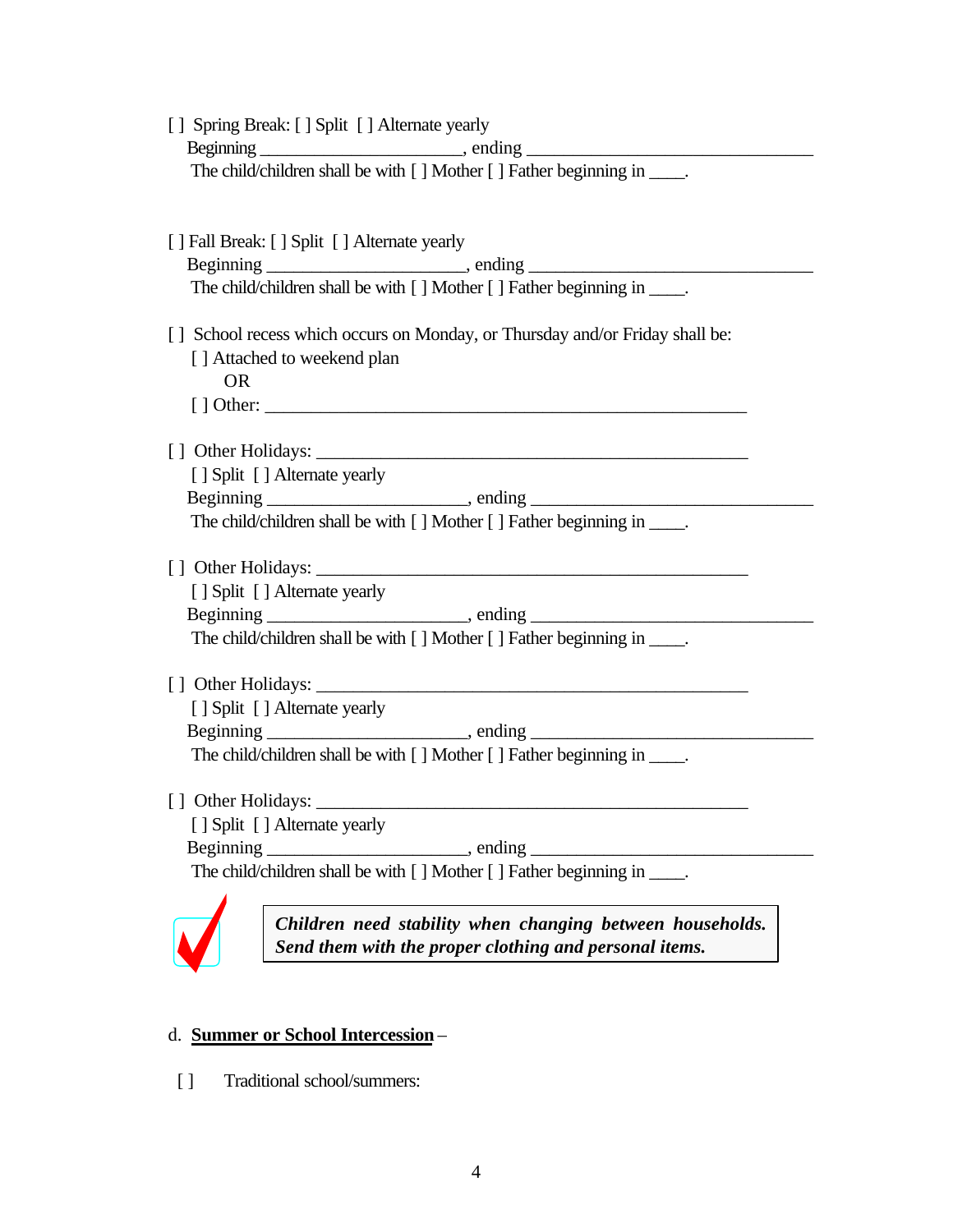| $\Box$ | Year round school intercessions: |  |
|--------|----------------------------------|--|
|        |                                  |  |

#### e. **Other Visitation** -

There shall be such other sharing of the child/children as mutually agreed upon by the parents.

### f. **Telephone Contact** –

[ ] Telephone contact shall be available to both parents at all reasonable times.

OR

[ ] Other: \_\_\_\_\_\_\_\_\_\_\_\_\_\_\_\_\_\_\_\_\_\_\_\_\_\_\_\_\_\_\_\_\_\_\_\_\_\_\_\_\_\_\_\_\_\_\_\_\_\_\_\_\_\_

\_\_\_\_\_\_\_\_\_\_\_\_\_\_\_\_\_\_\_\_\_\_\_\_\_\_\_\_\_\_\_\_\_\_\_\_\_\_\_\_\_\_\_\_\_\_\_\_\_\_\_\_\_\_\_\_\_\_\_\_\_\_\_

\_\_\_\_\_\_\_\_\_\_\_\_\_\_\_\_\_\_\_\_\_\_\_\_\_\_\_\_\_\_\_\_\_\_\_\_\_\_\_\_\_\_\_\_\_\_\_\_\_\_\_\_\_\_\_\_\_\_\_\_\_\_\_

\_\_\_\_\_\_\_\_\_\_\_\_\_\_\_\_\_\_\_\_\_\_\_\_\_\_\_\_\_\_\_\_\_\_\_\_\_\_\_\_\_\_\_\_\_\_\_\_\_\_\_\_\_\_\_\_\_\_\_\_\_\_.

g. **Transportation/Exchanges** - \_\_\_\_\_\_\_\_\_\_\_\_\_\_\_\_\_\_\_\_\_\_\_\_\_\_\_\_\_\_\_\_\_\_\_\_\_\_



*From time to time there may be disagreements in the schedule. Resolve those in the same way you would want your child to learn to resolve conflicts in his/her life.*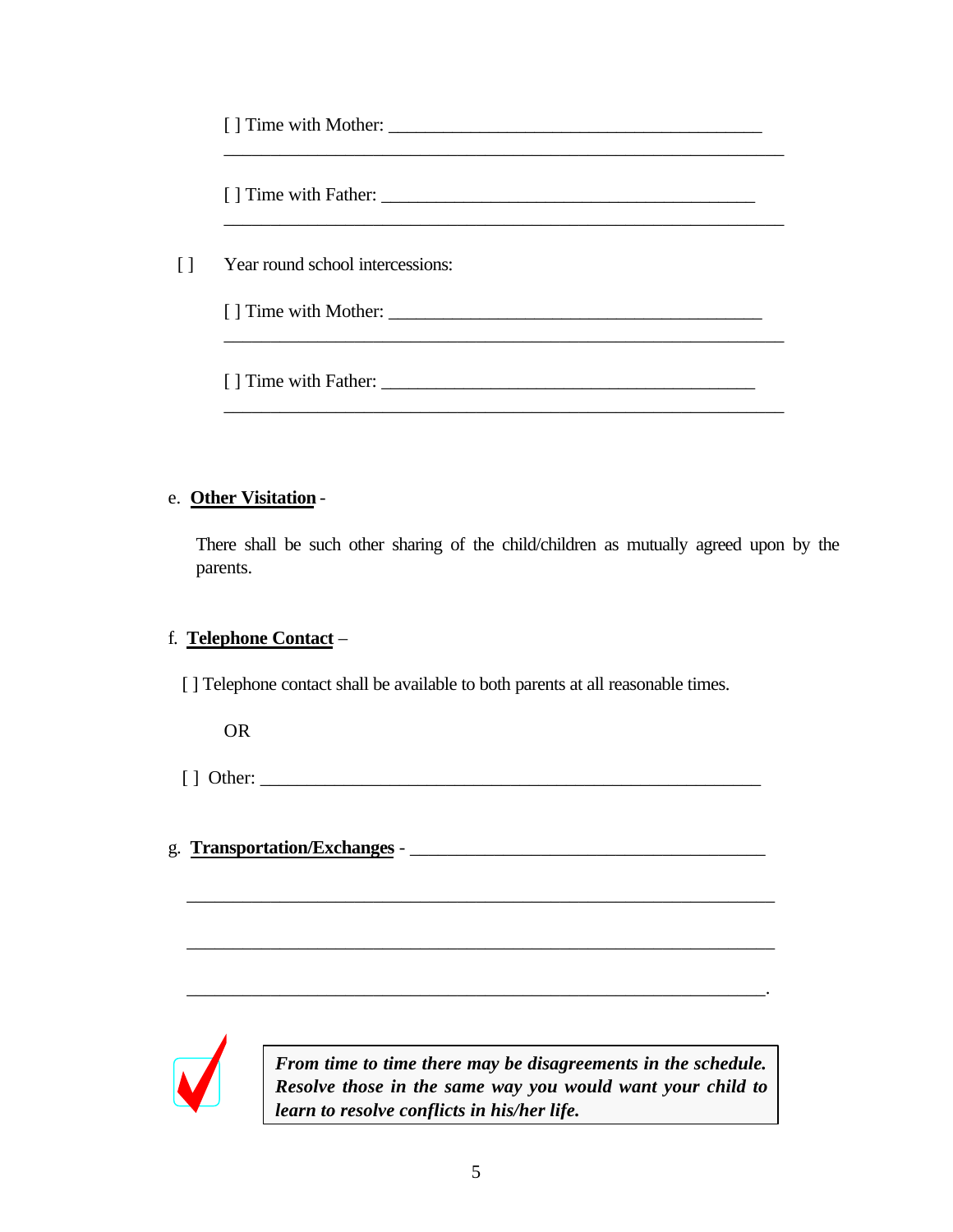### h. **Conflicts in Scheduling** -

- (1) Sometimes 'holiday' time may conflict with time set aside for the other parent. When this happens, the holiday time shall be observed over all other schedules. For example, if it is Mother's alternating weekend, but Father's Labor Day weekend, Mother will lose her weekend.
- (2) Each parent shall get approval from the other parent before planning enrichment activities, such as music lessons or sporting activities, when these activities fall on the other parent's time. Both parents are reminded, however, that children should be allowed to live as normal of a life as possible even though the parents do not live together.
- (3) The parties shall seek mediation in a timely manner, when conflicts cannot be resolved.

### **4. Child Care:**

The proportion of child care owed by a parent is determined by the divorce decree. The payment is due at the time the child care provider requires payment. Both parties shall have equal access to any information given by the child care provider, including bills, progress reports, etc.

[ ] If child care is needed by one parent, the other parent should be the first choice to provide that child care.



*It is painful to a child when a parent criticizes the other parent or members of the other parent's family.*

# **5. Medical Care:**

- a. Either parent available at the time of an emergency shall take the child for emergency care. That parent shall use, when available, the child's primary care provider.
- b. In non-emergency situations, the following parent shall take the child(ren) for medical checkups and treatment:

[ ] Mother [ ] Father [ ] Shared between both parents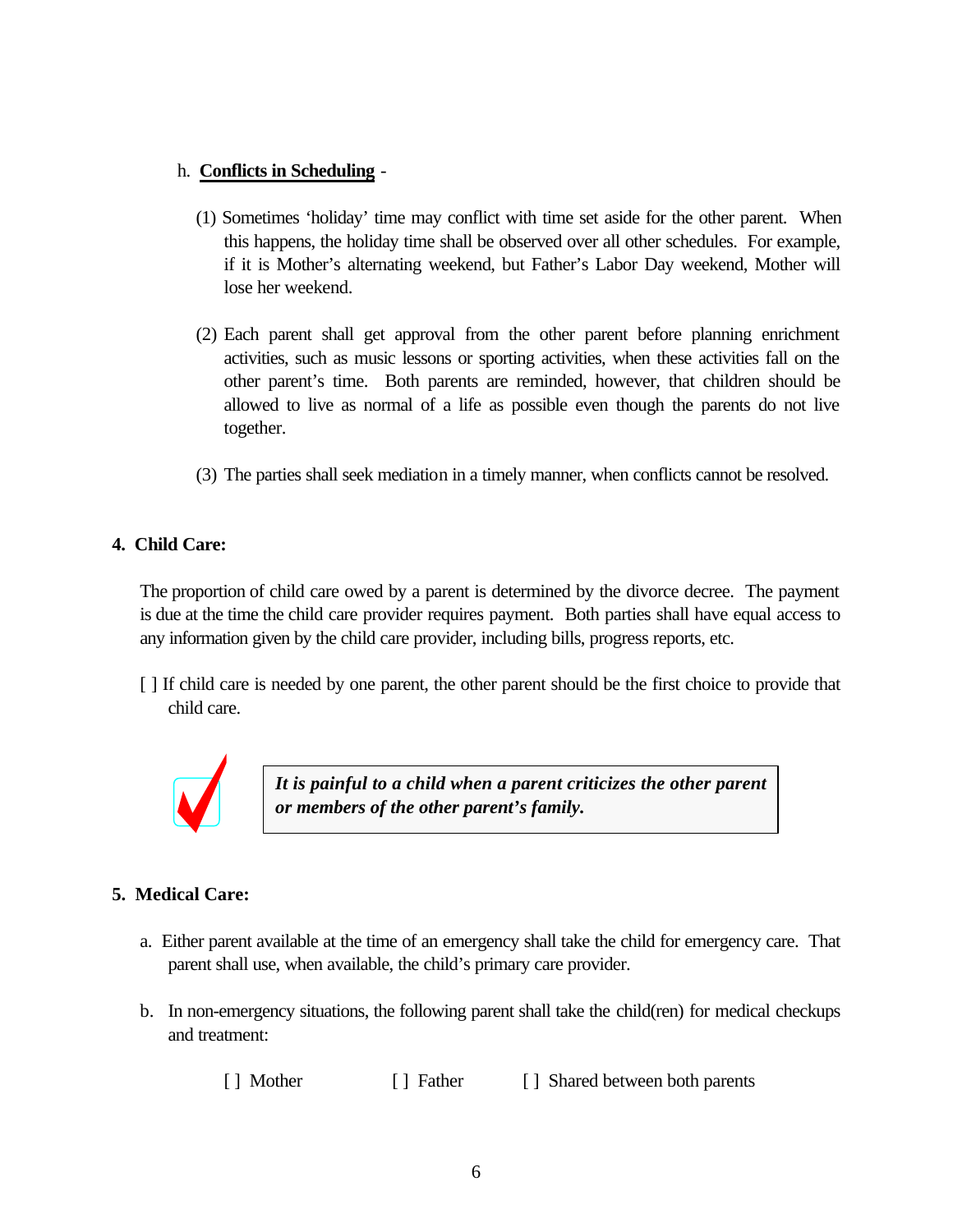- c. Promptly notify the other parent of any treatment or illness affecting the medical or mental health of the child(ren).
- d. Statements of medical expenses and medical procedures shall be provided to the other parent within 7 days.
- e. Information about the child(ren)'s medication shall be exchanged at least by the time the other parent is to have the child.
- f. If the primary provider of the child(ren)'s health care changes, including medical, dental, counseling and eye care, then the following parent shall notify the other parent immediately:

[ ] Mother [ ] Father

 g. The parent responsible for health insurance shall keep the other parent informed of the name and address of the company, any changes in benefits, the need for pre-admittance notices, and the proper information needed to file a claim.



*Children like both parents to be involved. Remember to let the other parent know dates and times of each event.*

### **6. Communication About Important Things in the Child(ren)'s Life:**

- a. Whichever parent receives information, including reports and notices, about the child(ren) from a doctor, counselor, school, church, extra-curricular activity or function, it is that parent's duty to send a copy to the other parent within 7 days. If a shorter time is necessary to notify the other parent of a conference, open house, sporting event, school play or other type of activity, then the communication shall be in enough time for that parent to attend.
- b. By law, both parents shall have access to medical and school records. 10 O.S. § 5.2.
- c. Mother and Father shall be listed at school, and other appropriate places, as person(s) to be notified in case of an emergency. Their names, telephone numbers and addresses shall be listed on all school, caretaker, healthcare provider and activity records.
- d. Each parent shall always keep the other informed of his/her actual address of residence, mailing address if different, home and work telephone numbers. Any changes shall be communicated immediately.
- e. All marital, child sharing, court related and financial communications between the parents shall occur at a time when the child(ren) is not present or within hearing range. Communication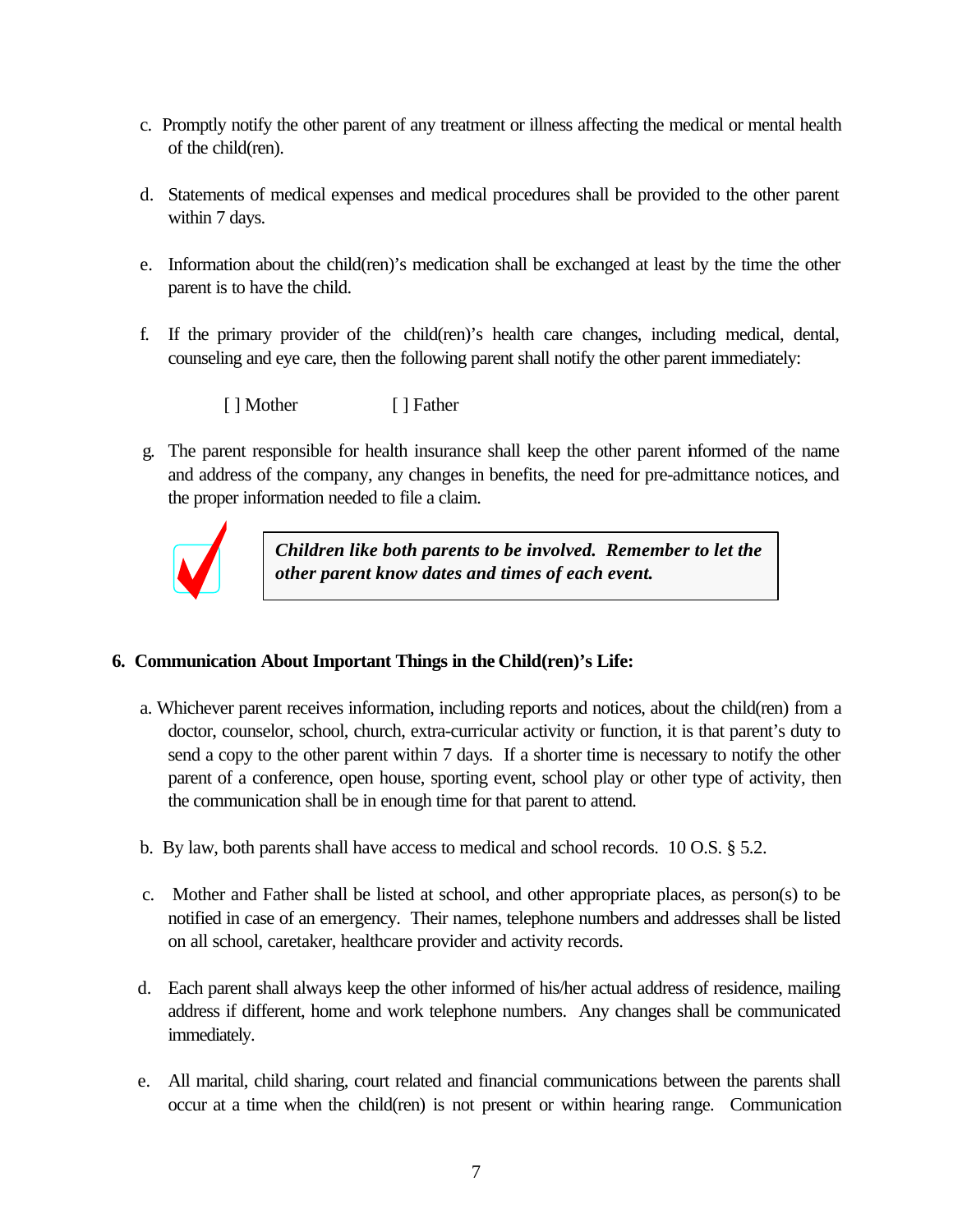regarding these issues shall not occur at times of exchanges of the child(ren) or during telephone visits with the child(ren).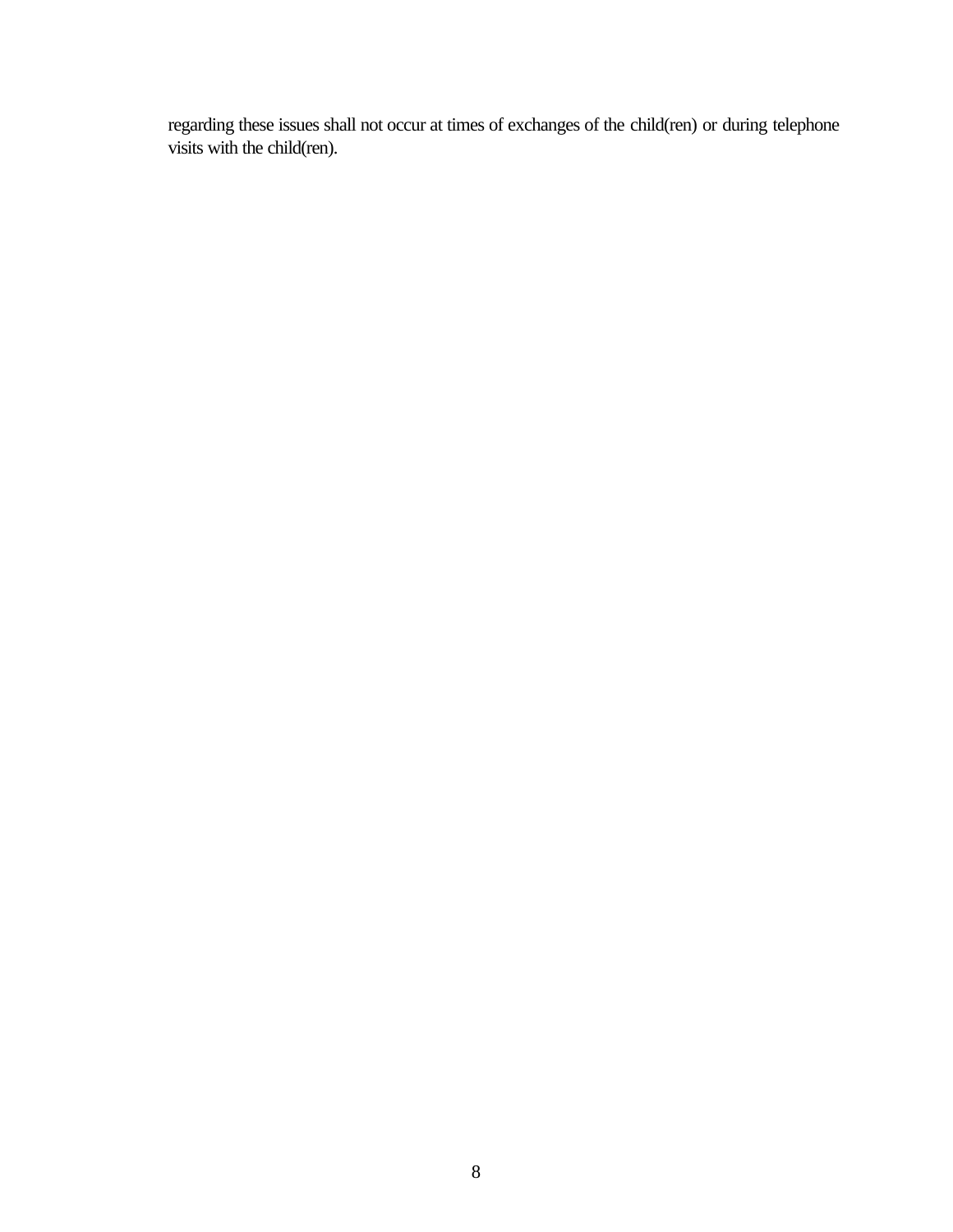#### **7. Future Considerations:**

- a. Changing the child(ren)'s residence:
	- [] Neither parent shall move the residence of the child(ren) out of Tulsa County without giving the other parent sixty (60) days written notice.
	- [ ] Neither parent shall move the residence of child(ren) out of Tulsa County without first obtaining the written permission of the other parent or order of the court.
- b. Both parties will review this Plan together every two (2) years, or as needed. If changes need to be made, then the parties should submit the agreed revisions to the Court in an amended parenting plan.
- c. Either parent may request mediation on any future parenting issues.
- d. All prior orders not in conflict with this Parenting Plan shall remain in full force and effect.



*Use the same degree of consideration, respect and kindness toward the other parent that you expect in return.*

# **8. The following have attended the "Helping Children Cope With Divorce" seminar:**

[ ] Mother [ ] Father

OR

[ ] Mother [ ] Father is ordered to attend by \_\_\_\_\_\_\_\_\_\_\_\_\_\_\_\_\_\_\_\_\_\_\_\_\_\_\_\_\_\_\_\_\_.

### **9. Additional Items:**

[ ]: \_\_\_\_\_\_\_\_\_\_\_\_\_\_\_\_\_\_\_\_\_\_\_\_\_\_\_\_\_\_\_\_\_\_\_\_\_\_\_\_\_\_\_\_\_\_\_\_\_\_\_\_\_\_\_\_\_\_\_\_\_\_\_\_\_\_\_\_ \_\_\_\_\_\_\_\_\_\_\_\_\_\_\_\_\_\_\_\_\_\_\_\_\_\_\_\_\_\_\_\_\_\_\_\_\_\_\_\_\_\_\_\_\_\_\_\_\_\_\_\_\_\_\_\_\_\_\_\_\_\_\_\_\_\_\_\_\_\_\_\_

\_\_\_\_\_\_\_\_\_\_\_\_\_\_\_\_\_\_\_\_\_\_\_\_\_\_\_\_\_\_\_\_\_\_\_\_\_\_\_\_\_\_\_\_\_\_\_\_\_\_\_\_\_\_\_\_\_\_\_\_\_\_\_\_\_\_\_\_\_\_\_\_ \_\_\_\_\_\_\_\_\_\_\_\_\_\_\_\_\_\_\_\_\_\_\_\_\_\_\_\_\_\_\_\_\_\_\_\_\_\_\_\_\_\_\_\_\_\_\_\_\_\_\_\_\_\_\_\_\_\_\_\_\_\_\_\_\_\_\_\_\_\_\_\_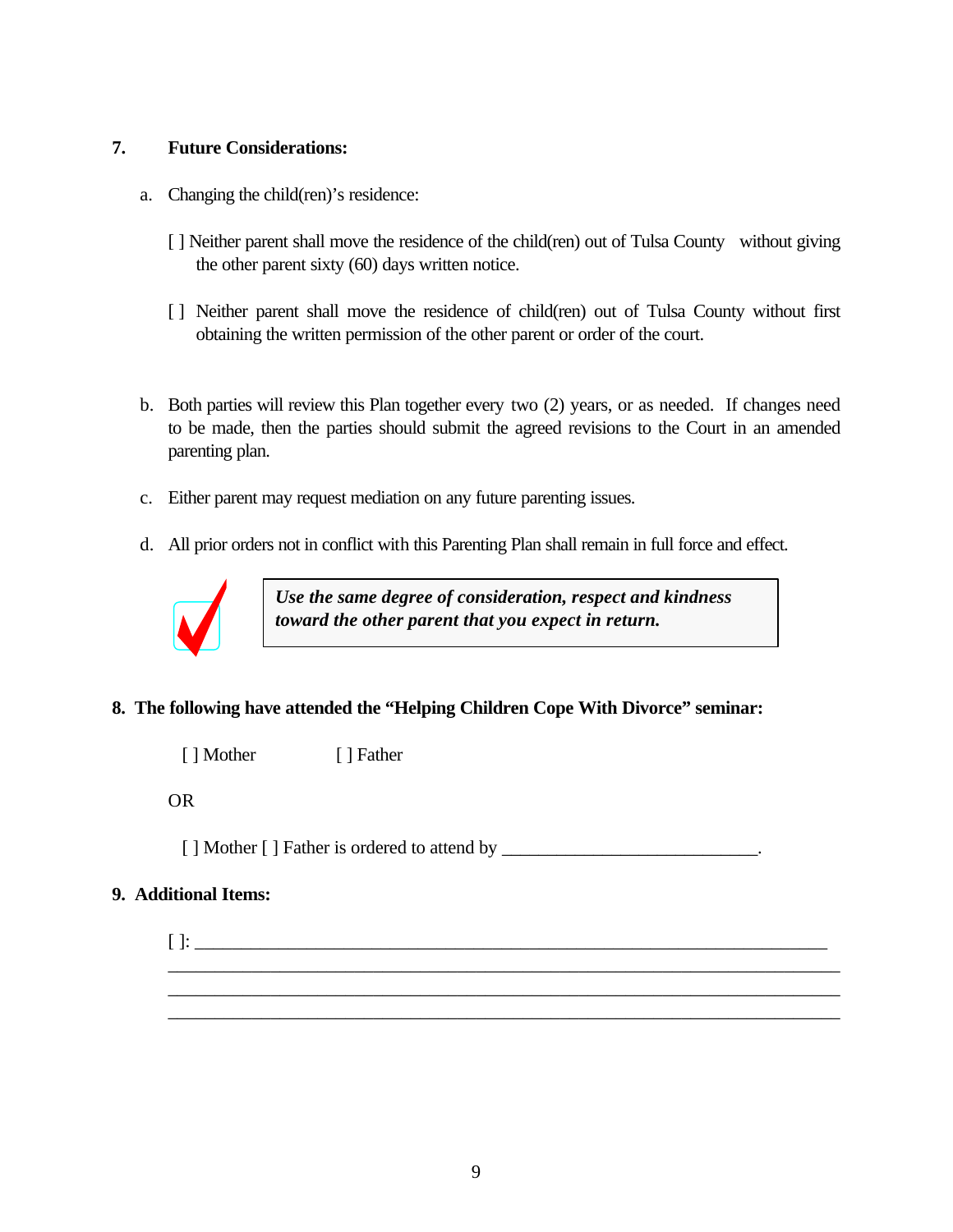The foregoing Plan is adopted by the Court as an order of this Court. The parties are hereby ordered to abide by the terms herein.

Judge of the District Court

Date \_\_\_\_\_\_\_\_\_\_\_\_\_\_\_\_\_\_\_\_\_\_

\_\_\_\_\_\_\_\_\_\_\_\_\_\_\_\_\_\_\_\_\_\_\_\_\_\_\_\_\_\_\_\_\_\_\_\_

### SIGNATURES OF THOSE SUBMITTING PLAN:

By signing this Parenting Plan, Father and/or Mother state that he/she has read the foregoing Plan, that he/she knows the contents thereof, that he/she understands and agrees to all provisions therein, and he/she agrees to abide by the terms of the Parenting Plan.

**Must be notarized. Notary see next page.**

Father Mother

\_\_\_\_\_\_\_\_\_\_\_\_\_\_\_\_\_\_\_\_\_\_\_\_\_\_\_ \_\_\_\_\_\_\_\_\_\_\_\_\_\_\_\_\_\_\_\_\_\_\_\_\_\_\_\_\_

\_\_\_\_\_\_\_\_\_\_\_\_\_\_\_\_\_\_\_\_\_\_\_\_\_\_\_ \_\_\_\_\_\_\_\_\_\_\_\_\_\_\_\_\_\_\_\_\_\_\_\_\_\_\_\_\_

Father's Attorney Mother's Attorney